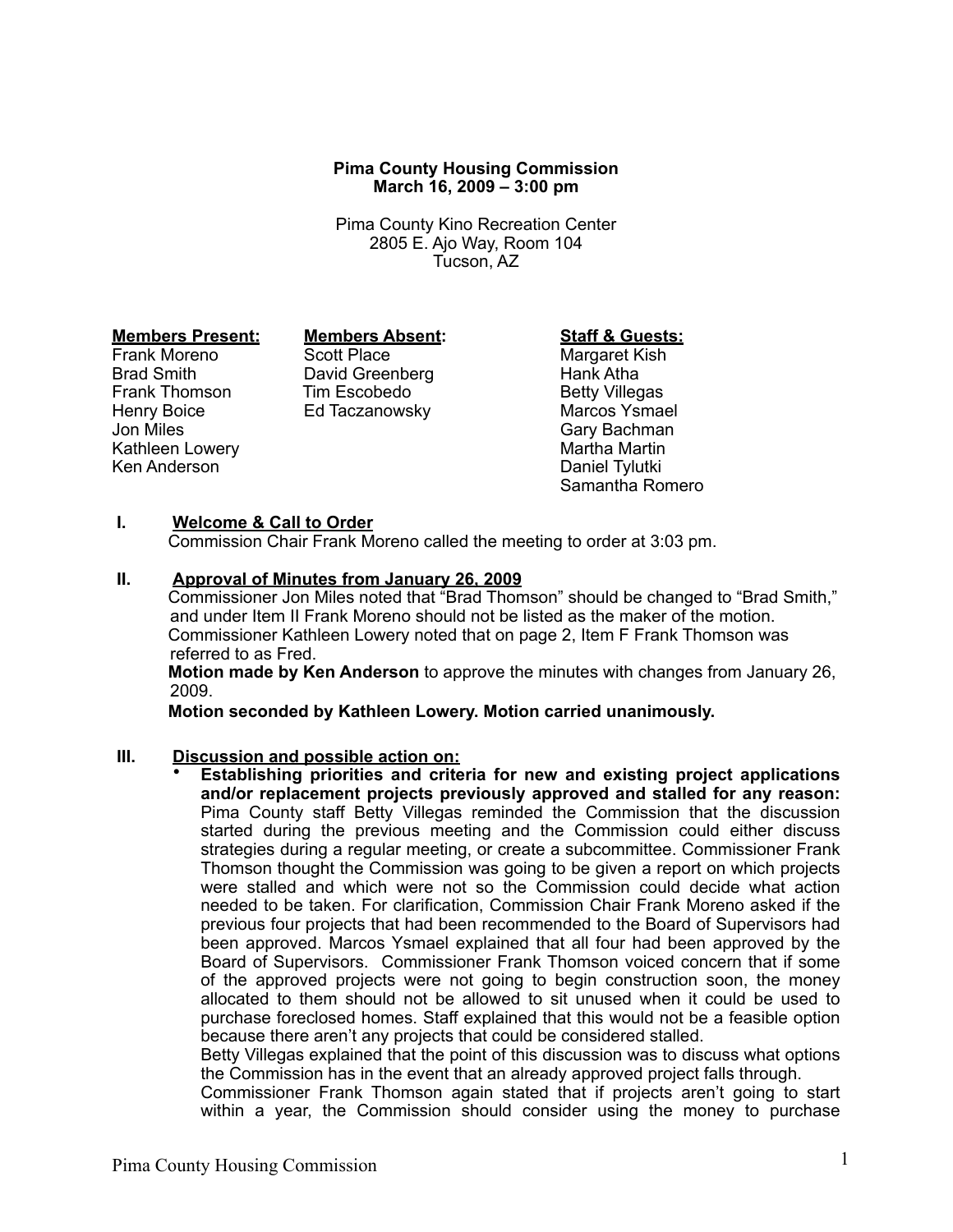foreclosures. Marcos Ysmael explained that there are no funds to reallocate, and if the funds allocated to a project were spent, funds could not be replaced.

Pima County staff Margaret Kish explained that in order to reallocate funds already approved for a project, the Board of Supervisors would have to approve it. She also explained that the County is having difficulty selling bonds so from March 2009 to March 2010, only \$75 million in bond funds will be released. Because of this, she explained that only \$500,000 for the foreclosure program can be spent this fiscal year. After a continued discussion, staff Betty Villegas recommended that since there were no funds left for the Commission to allocate, the Commission focus on reviewing the current criteria on the bond application and establish better criteria and guidelines in preparation for future bond funds. She encouraged the Commission to establish an ad hoc subcommittee.

• **Establishing a subcommittee to meet on these proposed items listed. Motion made by Kathleen Lowery** to establish a subcommittee to review the criteria and go forward with recommendations to the full Commission. **Motion seconded by Henry Boice. Motion carried unanimously.** 

# **IV. Staff Report**

## • **Presentation on status of Voluntary Roof Top Fee program**

Pima County staff Daniel Tylutki presented to the Commission a status report on the Voluntary Roof Top Fee program. He stated that the Roof Top Fee has not generated any revenue to date. He explained that staff found that it would not be productive to go after "mom and pop" rezoning for several reasons. Betty Villegas stated that this would be the time to make recommendations and ask questions about the report. Commissioner Kathleen Lowery explained that when this was implemented the economy was in a completely different state, and she stated that this program should be abolished.

Commissioner Frank Thomson suggested that this item be tabled until next meeting so that the report could be sent to the SAHBA representative, and discussed at the next meeting.

Betty Villegas asked the Commission to think of more creative ways to fund the Housing Trust Fund.

**Motion made by Kathleen Lowery** to put this item on the next meeting's agenda. **Motion seconded by Frank Thomson. Motion carried unanimously.**

## • **Update Affordable Housing Strategies Report**

Daniel Tylutki stated that the report is finished, but still needs to be sent to Pima County Administrator Chuck Huckleberry before it can be put on the Board of Supervisors agenda.

# • **Update on Bond Funded Projects.**

Marcos Ysmael informed the Commission that for the 1997 Bond Funds, only Copper Vista II was still in progress but it was moving along. As for the 2004 Bond Funds, five projects are complete, five are in progress, and the five newly approved projects are at various stages of contracting.

## • **Status of 2009 Bond Election**

Commissioner Frank Thomson reported that it is uncertain whether or not there will be a bond election in 2009.